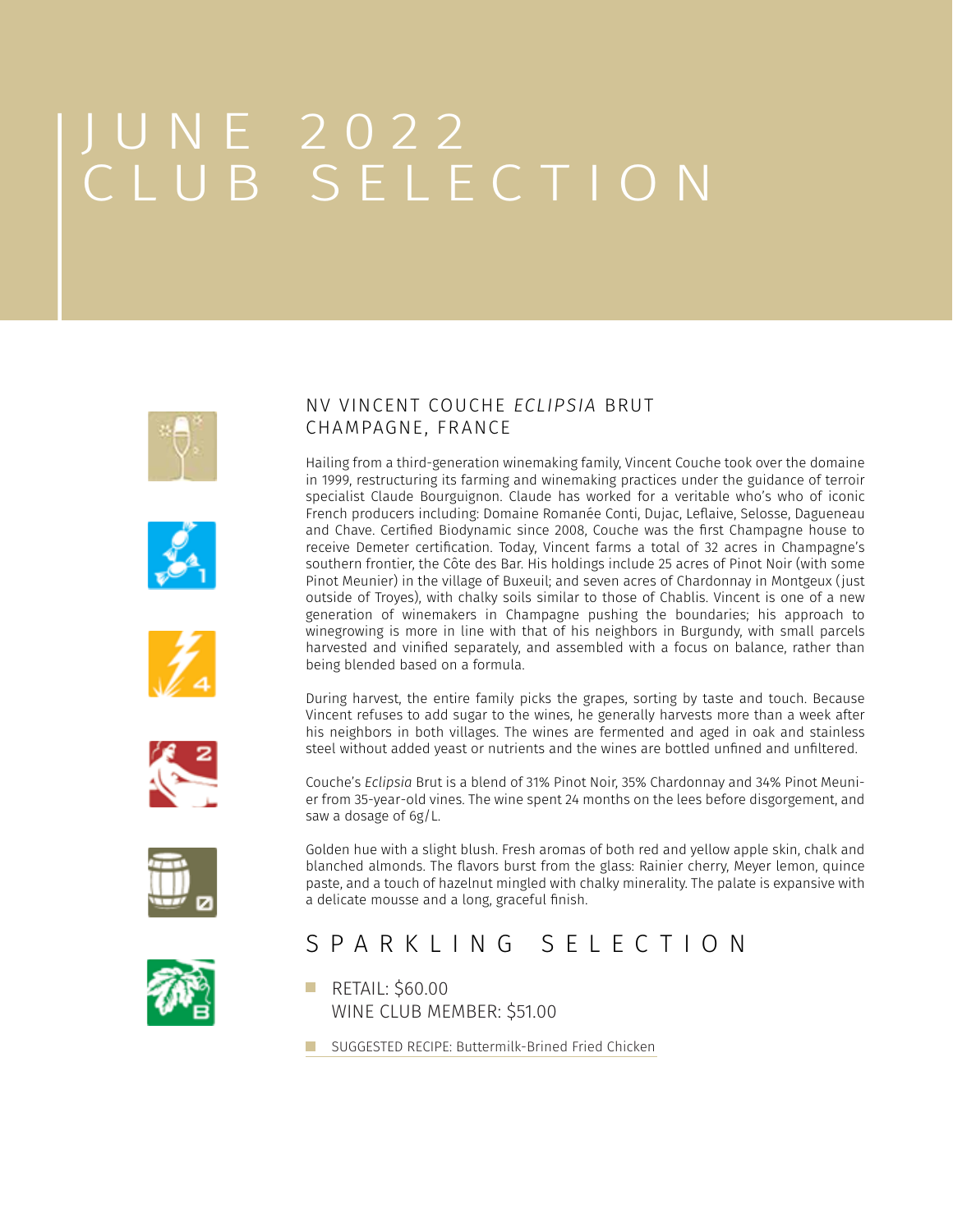# JUNE 2022 CLUB SELECTION

MACEDONIA, GREECE









2019 DOMAINE OINEA *LUNA NOIRE* EXTRA BRUT

and chestnuts. A world away from the frenzy of modern life, this corner of the world in Greece remains almost untouched. The land is composed mostly of limestone, calcareous sands and chalky stones. The continental climate with its hot, dry summers (with cool nights), and the cold winters, with ample rain and snow to guarantee water reserves; coupled with the presence of two lakes (acting as thermoregulators) and the presence of noble, native vines make it a magical place for winegrowing.

The vineyards are managed using organic practices and cover crops, including vetch, barley and mustard. In the cellar, spontaneous fermentations and non-interventionism rule. A blend of ungrafted Xinomavro (90%) and Assyrtiko (10%) from the Amyntaio appellation. The grapes were harvested by hand and whole cluster pressed in a basket press. Primary fermentation in temperature-controlled tanks with minimal SO₂ and no chemical additives. Second fermentation in bottle, sur latte for 18 months. Released 1 month after disgorgement.



Pale straw yellow. Perfumed nose full of red fruit. Creamy mousse in perfect contrast with its bracing acidity. The palate is a mélange of red and black cherries, red apple and stony minerality. Beautifully balanced, with a floral note on the finely focused finish.



## SPARKLING SELECTION



#### **RETAIL: \$45.00** WINE CLUB MEMBER: \$38.25

**[SUGGESTED RECIPE: Shrimp Saganaki](https://www.saveur.com/article/Recipes/Shrimp-with-Feta/)**